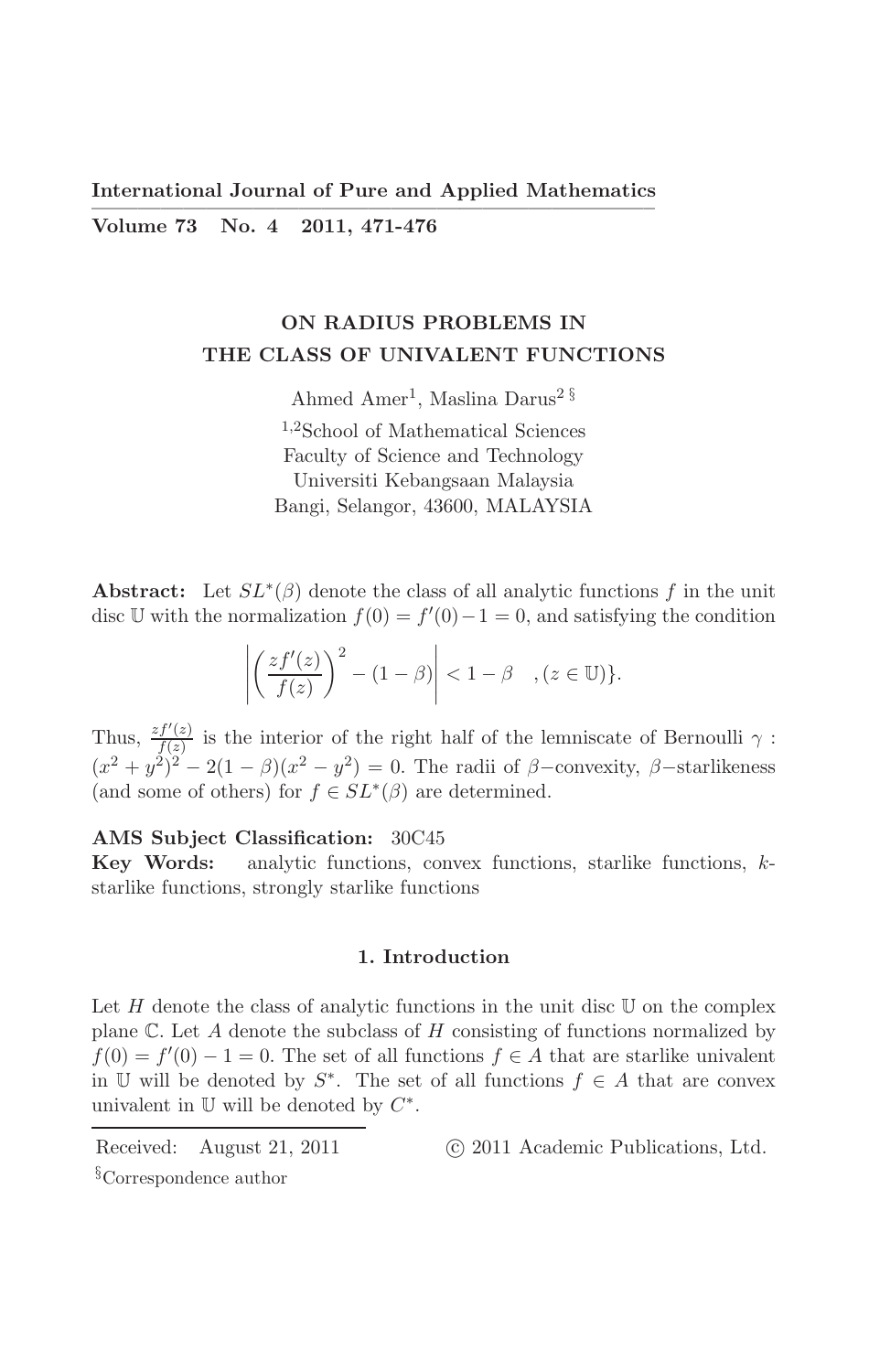Robertson [1] introduced the classes  $S^*(\beta)$  and  $C^*(\beta)$  of starlike and convex functions of order  $\beta \leq 1$ , which is defined by

$$
S^*(\beta) = \left\{ f \in A : \Re\left\{ \frac{zf'(z)}{f(z)} \right\} > \beta \qquad , (z \in \mathbb{U}) \right\},\tag{1.1}
$$

and

$$
C^*(\beta) = \left\{ f \in A : \Re\left\{ \frac{zf''(z)}{f(z)} + 1 \right\} > \beta \quad , \quad (z \in \mathbb{U}) \right\}.
$$
 (1.2)

If  $(0 \le \beta < 1)$ , then a function in either of these sets is univalent. If  $\beta < 0$ it may fail to be univalent.

If f and g are analytic functions in  $\mathbb U$ . Then the function f is said to be subordinate to  $q$ , and can be written as

$$
f \prec g
$$
 and  $f(z) \prec g(z)$ ,  $(z \in \mathbb{U})$ ,

if and only if there exists the Schwarz function  $w$ , analytic in  $U$  such that  $w(0) = 0$ ,  $|w(z)| < 1$  for  $|z| < 1$  and  $f(z) = g(w(z))$ . Furthermore, if g is univalent in  $U$  we have the following equivalence

$$
f \prec g \Leftrightarrow f(0) = g(0)
$$
 and  $f(u) \subseteq g(u)$ 

Let us consider the class  $SL^*(\beta)$  as follows:

$$
SL^*(\beta) = \{ f \in A : \left| \left( \frac{zf'(z)}{f(z)} \right)^2 - (1 - \beta) \right| < 1 - \beta \quad , \quad (z \in \mathbb{U}) \}.
$$

In this way, many interesting classes of analytic functions can be defined (see for instance  $[2]$ ).

It is easy to see that  $f \in SL^*(\beta)$  if and only if

$$
\frac{zf'(z)}{f(z)} \prec q_0(z) = \sqrt{(1-\beta)(1+z)}, \quad q_0(0) = 1-\beta.
$$

Notice that  $L := \{w \in \mathbb{C}, \Re(w) > 0 : |w^2 - (1 - \beta)| < 1 - \beta\}$  is the interior of the right half of the lemniscate of Bernoulli  $\gamma: (x^2+y^2)^2-2(1-\beta)(x^2-y^2)=$ 0. It can be verified that  $L \subset \{w : |w^2 - \sqrt{2}/2| < \sqrt{2}/2\}$  for  $(M \ge \sqrt{2}/2)$ . Thus we have  $SL^*(\beta) \subset S_M^*$  where

$$
S_M^* := \left\{ f \in A : \left| \frac{z f'(z)}{f(z)} - M \right| < M \right\}, \quad M > 1/2. \tag{1.3}
$$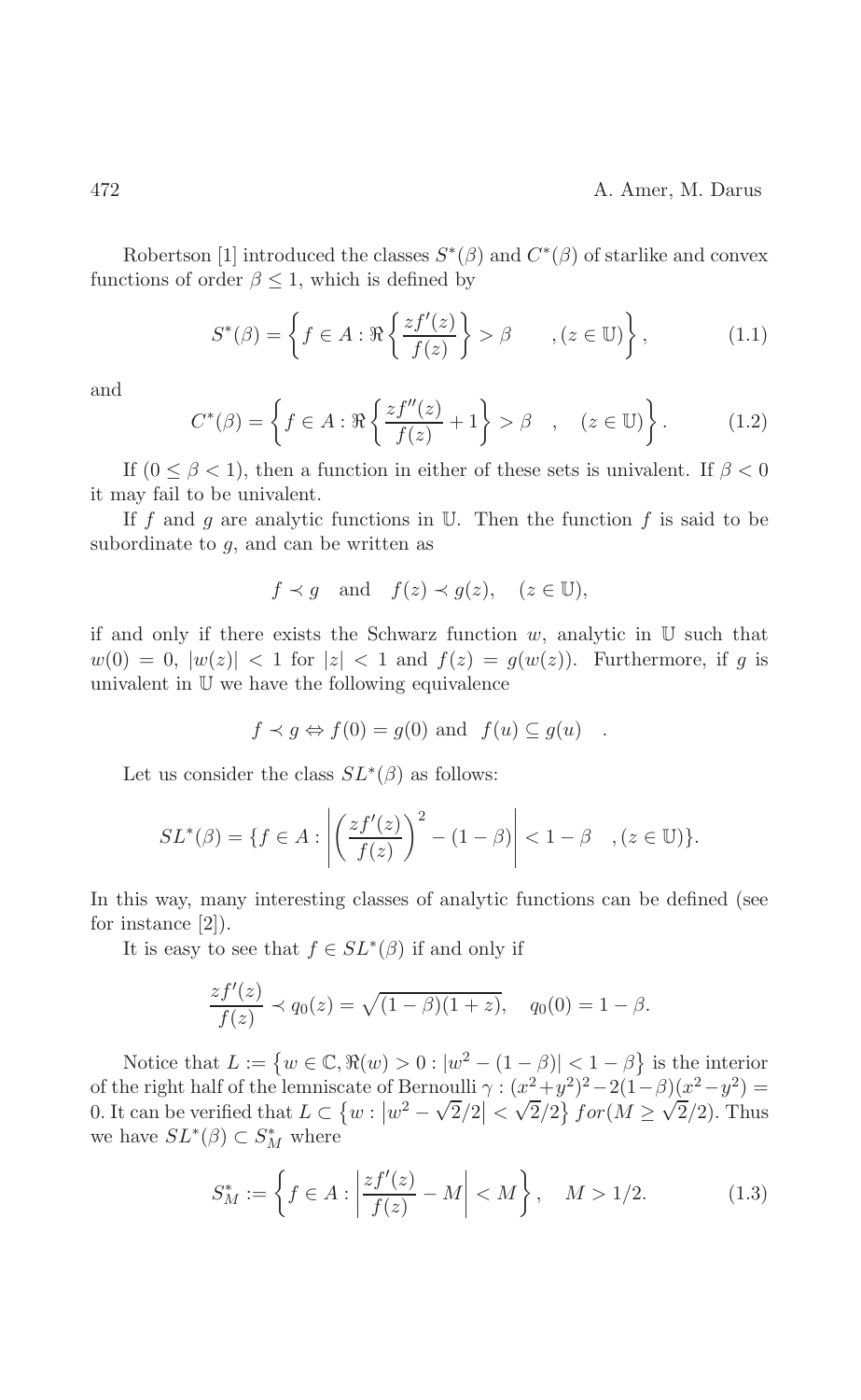## ON RADIUS PROBLEMS IN...

Note that the class  $S_M^*$  has been investigated in [3].

Moreover, it is easy to see  $L \subset \left\{w: |Argw| < \frac{\beta \pi}{2} \right\}$ . Thus  $SL^*(\beta) \subset SS^*(\beta)$  $S^*$ , where  $SS^*(\beta)$  denotes the class of strongly starlike functions of order  $\beta$ .

$$
SS^*(\beta) = \left\{ f \in A : \left| Arg \frac{zf'(z)}{f(z)} \right| < \frac{\beta \pi}{2} \right\}, \qquad 0 < \beta \le 1,\tag{1.4}
$$

which was introduced in  $[4]$ .

Also,  $k - ST \subset SL^*$  for  $k = 2 + \sqrt{2}$ , where  $k - ST$  is the class of k-starlike functions introduced in [5].

$$
k - ST := \left\{ f \in A : \Re\left[\frac{zf'(z)}{f(z)}\right] > k \left|\frac{zf'(z)}{f(z)} - 1\right|\right\}, \qquad k \ge 0. \tag{1.5}
$$

**Theorem 1.1.** The function f belongs to the class  $SL^*(\beta)$  if and only if there exists an analytic function  $q \in H$ ,  $q(0) = 0$ ,  $q(z) \prec q_0(z) = \sqrt{(1-\beta)(1+z)}$ ,  $q_0(0) = 1 - \beta$  such that

$$
f(z) = z \exp \int_0^z \frac{q(t) - 1}{t} \, dt. \tag{1.6}
$$

Let  $f \in SL^*(\beta)$  and let  $q(z) := \frac{zf'(z)}{f(z)}$ . Then  $q(\mathbb{U}) \subseteq L$  and by integrating this equation we obtain (1.6). If f is given by (1.6) with an analytic  $q, q(0) = 0$ ,

Now, logarithmic differentiating (1.6) we obtain  $q(z) := \frac{zf'(z)}{f(z)}$ . Therefore,<br>  $\frac{zf'(z)}{f(z)} \prec q_0(z) = \sqrt{(1-\beta)(1+z)}$ .<br>
Set

$$
q_1 = \frac{3+2z}{3+z}
$$
,  $q_2 = \frac{5+3z}{5+z}$ ,  $q_3 = \frac{8+4z}{8+z}$ ,  $q_4 = \frac{9+5z}{9+z}$ ,

and since  $q_i \prec q_0$  for  $i = 1, 2, 3, 4$ , then by (1.6) the functions

$$
f_1(z) = z + \frac{z^2}{3}
$$
,  $f_2(z) = z(1 + \frac{z}{5})^2$ ,  $f_3(z) = z(1 + \frac{z}{8})^3$ ,  $f_4(z) = z(1 + \frac{z}{9})^4$ 

are in  $SL^*(\beta)$ .

Making use of the definitions of  $(1.1)$  and  $(1.2)$ , we say that a function  $f \in A$  is said to be  $\beta$  – convex in  $|z| < r$ , whenever  $\Re\left\{\frac{zf''(z)}{f(z)}+1\right\} > \beta$  for  $|z|$  < r. And is said to be  $\beta$ -starlike in  $|z|$  < r, whenever  $\Re\left\{\frac{zf'(z)}{f(z)}\right\} > \beta$  for  $|z| < r$ . In the same way, making use of the definitions of (1.3)-(1.5), a function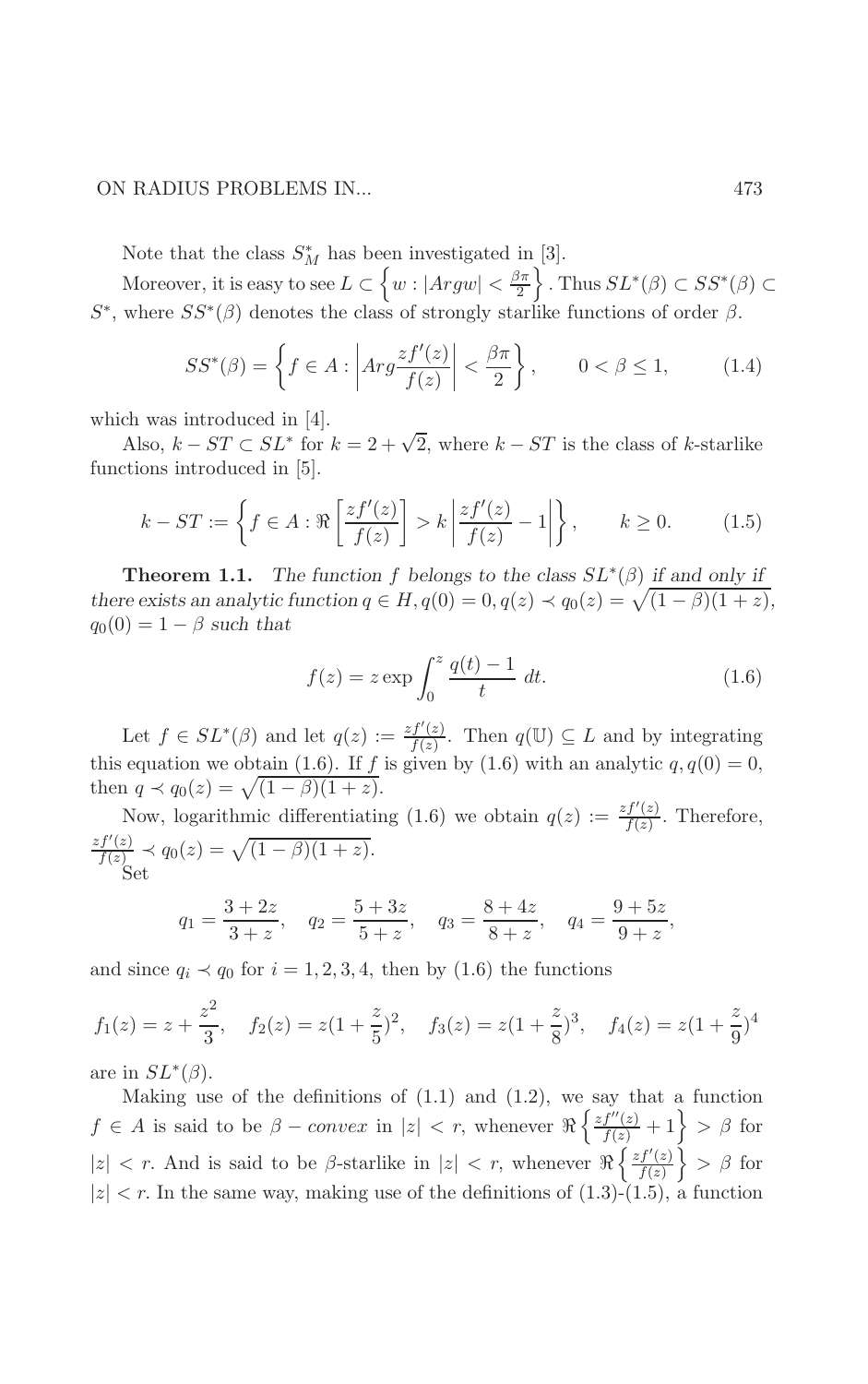$f \in A$  is said to be M-starlike in  $|z| < r$ , or is said to be strongly starlike of order b in  $|z| < r$ , or is said k-starlike in  $|z| < r$ , whenever,  $\left|\frac{zf'(z)}{f(z)} - M\right| < M$ or  $\left| Arg \frac{zf'(z)}{f(z)} \right| < \frac{\beta \pi}{2}$  or  $\Re \left[ \frac{zf'(z)}{f(z)} \right] > k \left| \frac{zf'(z)}{f(z)} - 1 \right|$ , respectively, in  $|z| < r$ .

**Theorem 1.2.** If the function f belongs to the class  $SL^*(\beta)$ , then:

(1) f is  $\beta$  – convex in  $|z| < r(\beta)$  where  $r(\beta)$  denote the smallest positive root of the equation

$$
4(1-\beta)^3(1-r)^3 = r^2 + 4\beta^2(1-\beta)^2(1-r)^2 + 4r\beta(1-\beta)(1-r), \quad \beta \in (0,1). \tag{1.7}
$$

- (2) f is  $\beta$ -starlike in  $|z| < 1 \frac{\beta^2}{1-\beta}$ ,  $\beta \in (0,1)$ .
- (3) f is M-starlike in  $|z| < r(M)$ , where

$$
r(M) = \begin{cases} \frac{4M^2}{1-\beta} - 1 & \text{for } \frac{1}{2} \le M \le \frac{\sqrt{2}}{2}, \\ 1 & \text{for } M \ge \frac{\sqrt{2}}{2}. \end{cases}
$$
(1.8)

- (4) f is strongly starlike of order  $\beta$  in  $|z| < \sin \beta \pi$ , where  $0 < \beta \leq 1$ .
- (5) f is k-starlike in  $|z| < r(k)$ ,  $k \ge 0$ , where

$$
r(k) = 1 - \frac{k^2}{(1 - \beta)(k + 1)^2}.
$$
\n(1.9)

All of these inequalities are sharp.

*Proof.* Let  $f \in SL^*(\beta)$  then by (1.6) we obtain  $\frac{zf'(z)}{f(z)} \prec \sqrt{(1-\beta)(1+z)}$ , so  $\frac{zf'(z)}{f(z)} = \sqrt{(1-\beta)(1+\omega(z))}$ , where  $\omega$  satisfies  $\omega(0) = 0, |\omega(z)| < 1$  for  $|z| < 1$ .

By the Schwarz lemma,  $\omega$  satisfies  $|\omega(re^{i\theta})| < r$ . The proof falls naturally into five parts.

**Part 1.** Let us recall that (see [2], vol. 2, p. 77)

$$
|\omega'(z)| \le \frac{1 - |\omega(z)|^2}{1 - |z|^2}.\tag{1.10}
$$

Differentiating  $\frac{zf'(z)}{f(z)} = \sqrt{(1-\beta)(1+\omega(z))}$ , and using (1.10) we obtain

$$
\Re\left\{\frac{zf''(z)}{f(z)}+1\right\} = \Re\left\{\sqrt{(1-\beta)(1+\omega(z))} + \frac{z\omega'(z)}{2(1-\beta)(1+\omega(z))}\right\}
$$

$$
\geq \Re\left\{\sqrt{(1-\beta)(1+\omega(z))}\right\} - \left|\frac{z}{2}\right|\frac{1-|\omega(z)|^2}{(1-\beta)(1-\omega(z))(1-|z|^2)}
$$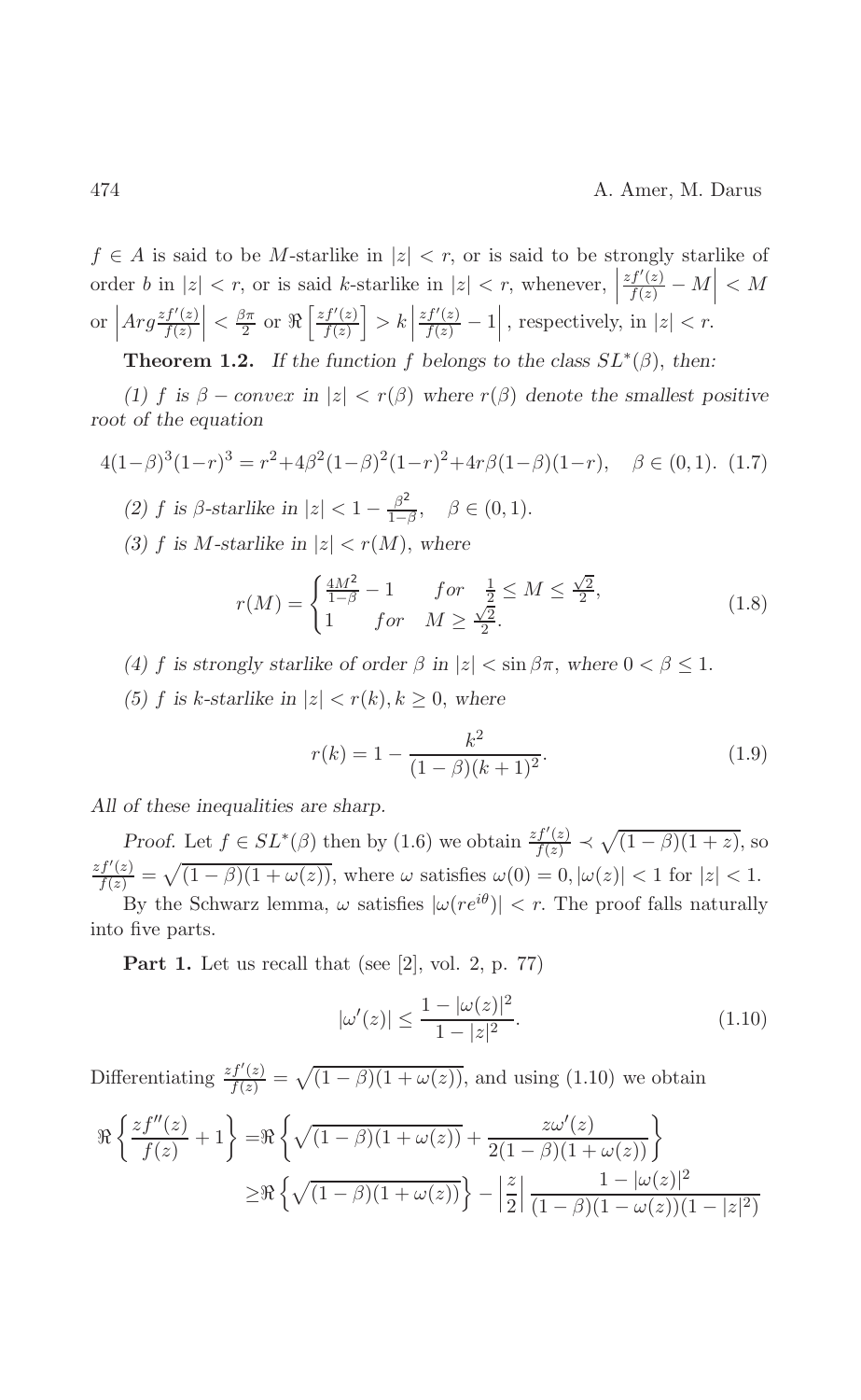ON RADIUS PROBLEMS IN...

$$
\geq \Re \left\{ \sqrt{(1-\beta)(1+\omega(z))} \right\} - \left| \frac{z}{2} \right| \frac{1+|z|}{(1-\beta)(1-|z|^2)}
$$

$$
= \Re \left\{ \sqrt{(1-\beta)(1+\omega(z))} \right\} - \frac{|z|}{2(1-\beta)(1-|z|)}
$$

$$
\geq \sqrt{(1-\beta)(1-|z|)} - \frac{|z|}{2(1-\beta)(1-|z|)}
$$

$$
= \sqrt{(1-\beta)(1-r)} - \frac{r}{2(1-\beta)(1-r)}.
$$

The function  $h(r) = \sqrt{(1-\beta)(1-r)} - \frac{r}{2(1-\beta)(1-r)}$  is decreasing in [0, 1) and  $h(0) = \sqrt{1-\beta}$ . The equation  $h(r) = \beta$  is equivalent to (1.7). Therefore it has the smallest positive root  $r(\beta)$  in [0, 1) and f is  $\beta$ -convex in  $|z| < r \le r(\beta)$ .

**Part 2.** If  $f \in SL^*(\beta)$ , then by the Schwarz lemma  $\omega$  satisfies  $|\omega(z)| < |z|$ . So for  $|z| < 1 - \frac{\beta^2}{1-\beta}$ , we have

$$
\Re\sqrt{(1-\beta)(1+\omega(z))} > \sqrt{(1-\beta)(1-|z|)} = \sqrt{(1-\beta)\left(1-(1-\frac{\beta^2}{1-\beta})\right)} = \beta.
$$

Therefore,  $f$  is  $\beta\text{-starlike}$  in  $|z|<1-\frac{\beta^2}{1-\beta}.$ 

**Part 3.** If  $f \in SL^*(\beta)$ , then it is M-starlike in  $|z| < r$  whenever

$$
\left| \sqrt{(1-\beta)(1+\omega(re^{i\theta}))} - M \right| < M, \quad (0 \le \theta < 2\pi). \tag{1.11}
$$

A simple geometric observation gives that  $\sqrt{(1-\beta)(1+r)} < 2M$  is sufficient for  $(1.11)$ . From this we obtain the inequality  $(1.8)$ .

**Part 4.** If  $f \in SL^*(\beta)$ , then it is strongly starlike of order  $\beta$  in  $|z| < r$ , whenever,

$$
\left|Arg(1-\beta)(1+\omega(re^{i\theta}))\right| < \beta\pi/2, \quad (0 \le \theta < 2\pi),
$$

or equivalently

$$
\left| Arg\sqrt{(1-\beta)(1+\omega(re^{i\theta}))}\right| < \beta\pi, \quad (0 \le \theta < 2\pi). \tag{1.12}
$$

A simple geometric observation gives that  $|z| < \sin \beta \pi$ , is sufficient for (1.12).